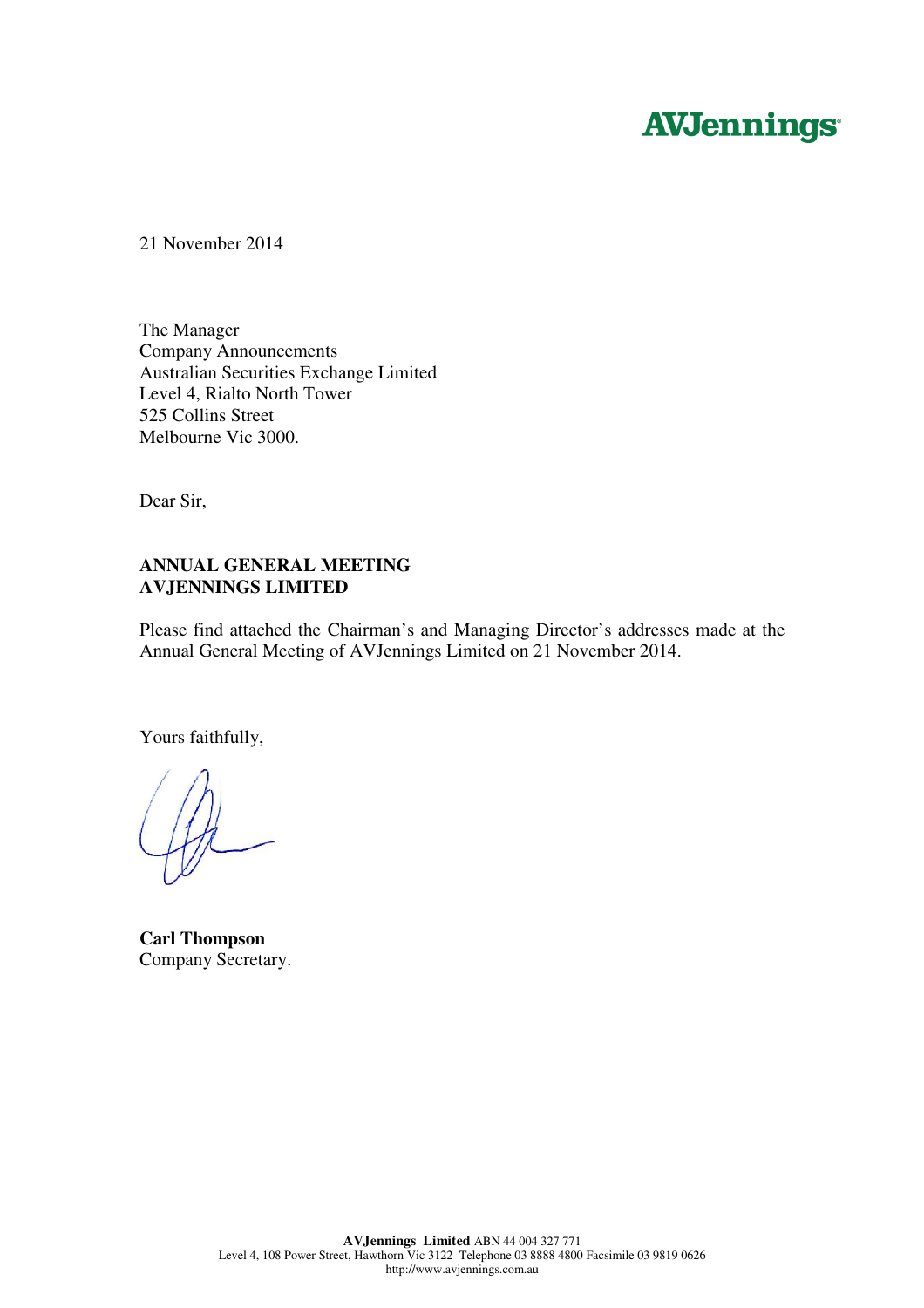# **AVJennings**

#### **CHAIRMAN'S ADDRESS – MR SIMON CHEONG**

Good morning ladies and gentlemen and welcome to the 2014 Annual General Meeting of AVJennings Limited. I am Simon Cheong and as Chairman of the Board and Chair of the meeting I am delighted to welcome you here today. As there is a quorum present I declare this meeting open.

Firstly, I would like to introduce my fellow Directors. They are:

Mr Jerome Rowley – who is an independent Director and Deputy Chairman of the Board Mr Peter Summers – the Company's Managing Director and Chief Executive Officer Mr Bobby Chin – an independent Director Mr Bruce Hayman – an independent Director Mr Teck Poh Lai – an independent Director Mrs Elizabeth Sam – a non-executive Director Mr David Tsang – a non-executive Director

Mr Carl Thompson who is the Company Secretary is also in attendance as well as Mr Mark Conroy, from Ernst and Young, the Company's External Auditor. Also here today are a number of senior executives and staff.

I will now provide a brief overview of AVJennings' performance during the year and Peter Summers will then expand on this by discussing our business operations. Following Peter's address, there will be a general forum for questions and comments. I will then proceed with the meeting's formal agenda as set out in the Notice of Meeting.

## **FY14 RESULTS**

For the 2014 financial year, the Company recorded a profit before tax of \$27.0 million compared to a loss before tax in the previous year of \$23.3 million. This marks a 216% increase. Whilst the 2013 loss was materially impacted by impairments, the 2014 result was on the back of a 58% increase in turnover to \$250.6 million.

The result continues on from the trend I reported at this meeting last year where I highlighted to shareholders the positive second half result in 2013. On the back of our forecasts for improved market conditions, especially in New South Wales and Queensland, the Company has substantially increased work in progress numbers over the last few years. Our confidence in our experience and systems enable us to look ahead and this has been a key factor of both our strategies and our improved results.

To further support this strategy, in early 2013 we undertook an equity raising to assist in achieving this increased activity level. The raising, which was done at 37.5 cents per share, has delivered positive results to shareholders in terms of increased profitability and likewise, an improved share price.

It has also enabled us to return to paying dividends with the declaration of a final fully franked dividend for the year of 2 cents per share. As stated in the Directors' Report, this also reflects our confidence in the future prospects of the Company. Our CEO, Peter Summers will expand on this in his address when he discusses current market conditions and our general outlook.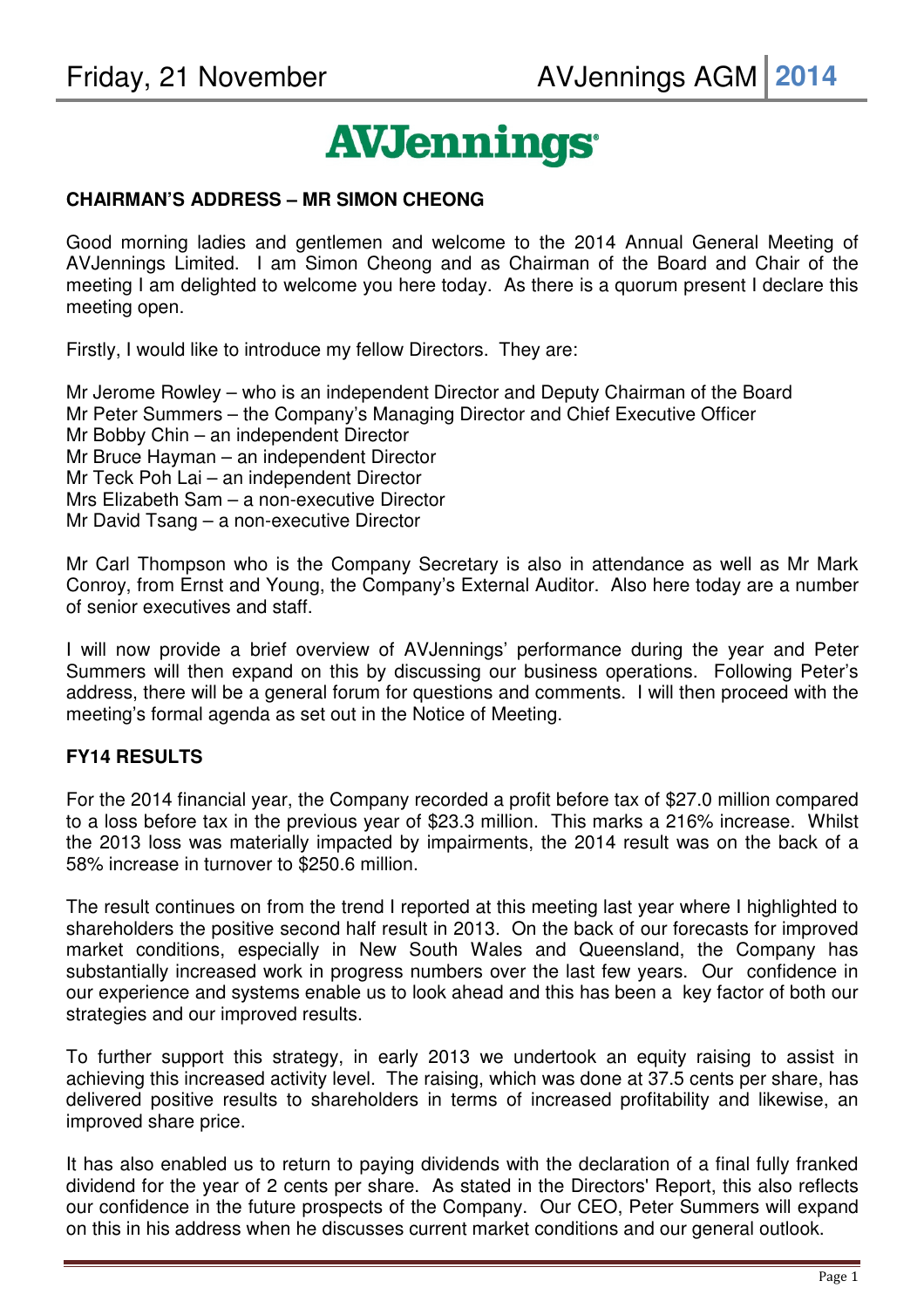# **BRAND, PRODUCT & PEOPLE**

One of the key responsibilities we have as Directors is to ensure not only satisfactory annual results, but also that our underlying business is improving to enable continued success. There are naturally many aspects to this, but 3 that we believe are most significant are:

- our brand:
- our product; and
- our people.

Peter will expand more about this shortly, but I want to reassure my fellow shareholders that your Directors are actively involved in ensuring we have the right focus in these areas as they are critical to our long term success.

Prior to handing over to Peter, I would like to make a few final comments.

Firstly, I would like to recognize the drive and enthusiasm of Peter, the senior executive team and all AVJennings staff. By the way, Peter would have completed 30 years with AVJennings come December. Whilst conditions and results are now more positive, it has come through their ability to work hard, and to stay committed and focussed during the tougher times to meet the challenges that have presented themselves. I would also like to thank our business partners, who together form the backbone to our long term success. I am confident we have the right leadership, skills and experience to provide the vision for an even brighter future.

In respect of our Board, I would also like to acknowledge the support of my fellow Directors whose vast skill sets and experience has provided me as Chairman proper advice and guidance to steer the Company through very difficult times over the last few years. And, in conclusion, I would like to thank my fellow shareholders for your continued support and I assure you that both the Board and Management remain focused on improving shareholder value.

I now invite Peter to provide his update and expand on performance and operations.

## **MANAGING DIRECTOR'S ADDRESS – MR PETER SUMMERS**

Thank you Simon and a welcome to you all.

The structure of these speeches is such that Simon gets to make the majority of thank yous and then hands over to me to expand into the detailed operations. This actually creates an unfair gap in that he can hardly thank himself.

So, before I start with my more traditional presentation, can I on behalf of the shareholders, myself and the executive team thank Simon for what he has done for this Company. The residential sector is in the spotlight right now in a favourable way. However, for well over 10 years now, Simon has provided not only leadership, but also strong financial backing in all sorts of market conditions and this has been instrumental in AVJennings being in the strong financial position it is at today. So, thank you Simon.

## **WORK IN PROGRESS LEVELS & MARKET CONDITIONS**

As Simon stated in his address, the results for 2014 are very much in line with 2 matters previously reported to shareholders. The first is an increase in the amount of inventory we have been producing. The second is improved market conditions, particularly in New South Wales and Queensland, which has justified producing a higher level of inventory.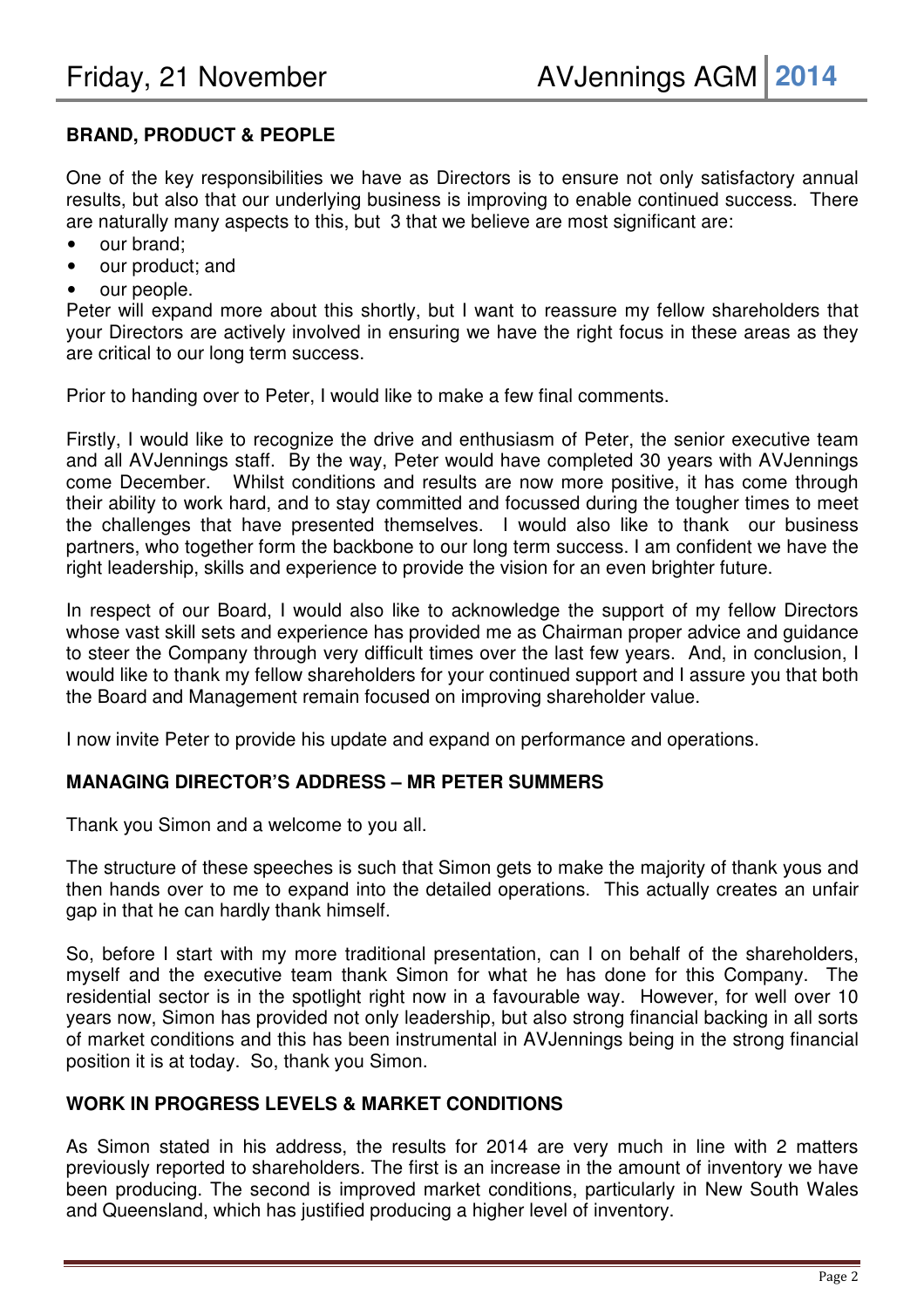Put simply, if we hadn't produced it we wouldn't have had product available to sell and if we had produced it and market conditions weren't as we forecast then we wouldn't have been able to sell what we produced. The alignment of outcomes from this resulted in increased revenue and increased profitability.

## **BUSINESS MODEL**

In part, this reflects a style within AVJennings which is focussed on looking forward as much as possible. It also reflects a business model which, through a focus on horizontal development, that is land and housing subdivision as opposed to vertical apartments development, enables us to be relatively flexible.

Add to this our continued focus on ensuring the product we produce is relevant to the market. meaning it has to be well located, of excellent quality and of excellent value. In terms of value it also means recognising that we need to be affordable.

This continues to be a challenge given the significant increase in the value of land over the last decade or so caused by a lack of suitably released and serviced land as well as the high government levies, fees and taxes now applying to residential development.

Housing is a basic need for all Australians. In fact it is much more than that. It is not just a form of shelter but a key ingredient that shapes our lives and the community in which we live.

There is much reported about housing, especially house prices to which I would like to add a few comments. Firstly, the new housing market is a very transparent market. With a few rare exceptions it is sold not through pressurized environments such as auctions. It is the increase in volume that has been the key to our results in 2014 and will continue to be in 2015 and beyond.

Our buyers are strongly focused people who live in our homes and the communities we create. Where investors are involved, which is limited in most of our developments and certainly never the majority, they are providing an important component of housing needs for some Australians.

We continue to hope the debate and reform around these issues is as deep and rational as it should be. It must take into account social outcomes as well as economic outcomes. But the most important focus and debate must be around the amount of available housing stock in the market. Whilst some micro- markets might go against this, as a nation we have under-supplied this critical need for over a decade.

Whilst encouraging this debate we continue to focus on ensuring our customers are given what they need and we believe both our commitment to this and our business strategies are allowing us to do so.

## **FUNDAMENTALS**

Moving forward, we remain confident about both the short and long term fundamentals of the residential property markets in which we operate. Challenges remain in some regional centres and the Adelaide market has been somewhat subdued for a few years. But overall, conditions are more favourable this year than at the time of this meeting last year and I believe they will be more favourable again when we meet again next year.

We have supported this confidence in two ways.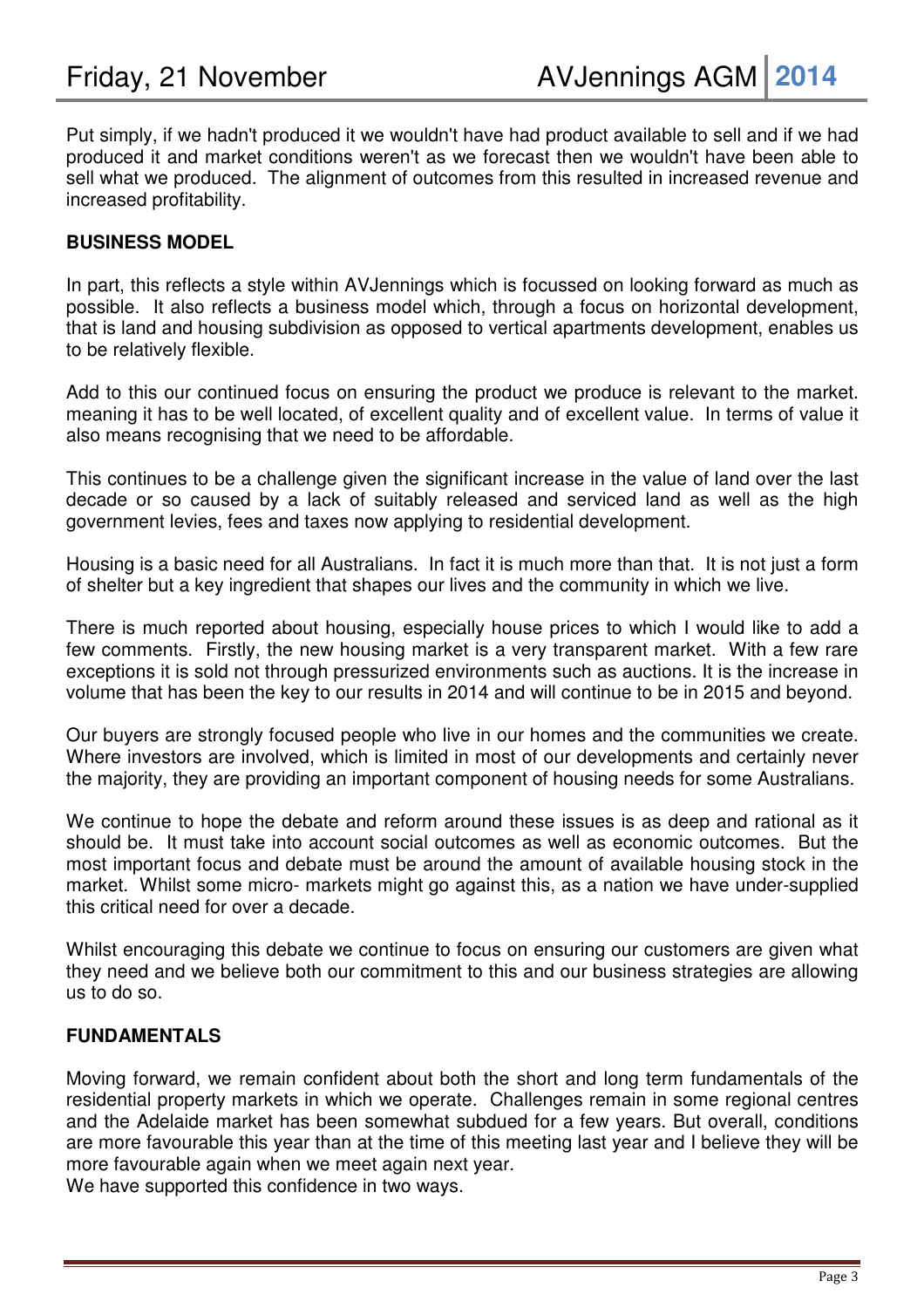Firstly, we have continued to invest in greater levels of stock production which saw work-inprogress levels at 1,745 units at 31 October 2014. This compares with 1,098 lots at the same time last year and has enabled 702 contract signings for the 4 months to 31 October 2014 compared to 479 for that same period last year.

Our results for the coming year will, as they have traditionally done, have a bias toward the second half. But overall, our guidance of contract signings of between 1,500 to 1,700 for 2015, compared to 1,415 for 2014, shows our confidence of improved outcomes.

Secondly, we are also supporting this confidence through our acquisition strategy. Acquisitions take time, particularly when competition is high as is currently the case in many areas around Australia. To ensure we acquire land which is in the right locations, suits our business and meets our requirements for returns and risk profile, we need to investigate many opportunities.

So in light of this I am pleased with the progress that has been made in recent months.

## **ACQUISITIONS**

This period has seen us acquire the 50% balance of the joint venture at St.Clair in Adelaide. This gives us full ownership of the high quality project which we are proud to say recently won the UDIA Award of Excellence in the "Master Planned Communities" category. It also won the "Affordable Housing" category for its Unity Terraces.

We have also acquired a further 400 lots in Hobsonville, Auckland. This adds to the original 600 lots we have been developing in partnership with the New Zealand Government through its vehicle, the Hobsonville Land Company. Again, this is a high quality project in which we are proud to be involved.

In New South Wales we have acquired a further 227 lots in Cobbitty adjoining our current Arcadian Hills project. This is one of the strong residential sectors in Australia and will continue to be so for some time.

We are at advanced stages of due diligence, investigative or tendering processes for a number of other sites which will hopefully add further to our land bank.

## **CAPITAL**

In terms of our capital structure we have been in negotiations now for some months in relation to our future requirements. The environment for these negotiations is markedly improved from prior discussions and we are confident outcomes will be very positive.

But as Simon reported earlier, we are not only focussed on our results and balance sheet but in the factors which lead us to be a better company. At AVJennings we are acutely aware of how important housing is to all Australians and to our community. We have a passionate desire to make great places for Australians to live which are also great value.

#### **BUILDING ON OUR PAST. SHAPING YOUR FUTURE.**

We recently unveiled our new brand tagline which is Building on Our Past, Shaping Your Future. We are proud of our 82 year history and it provides such a great legacy and foundation for us. But it is only a foundation and one we must not only maintain but one we must grow and build on.